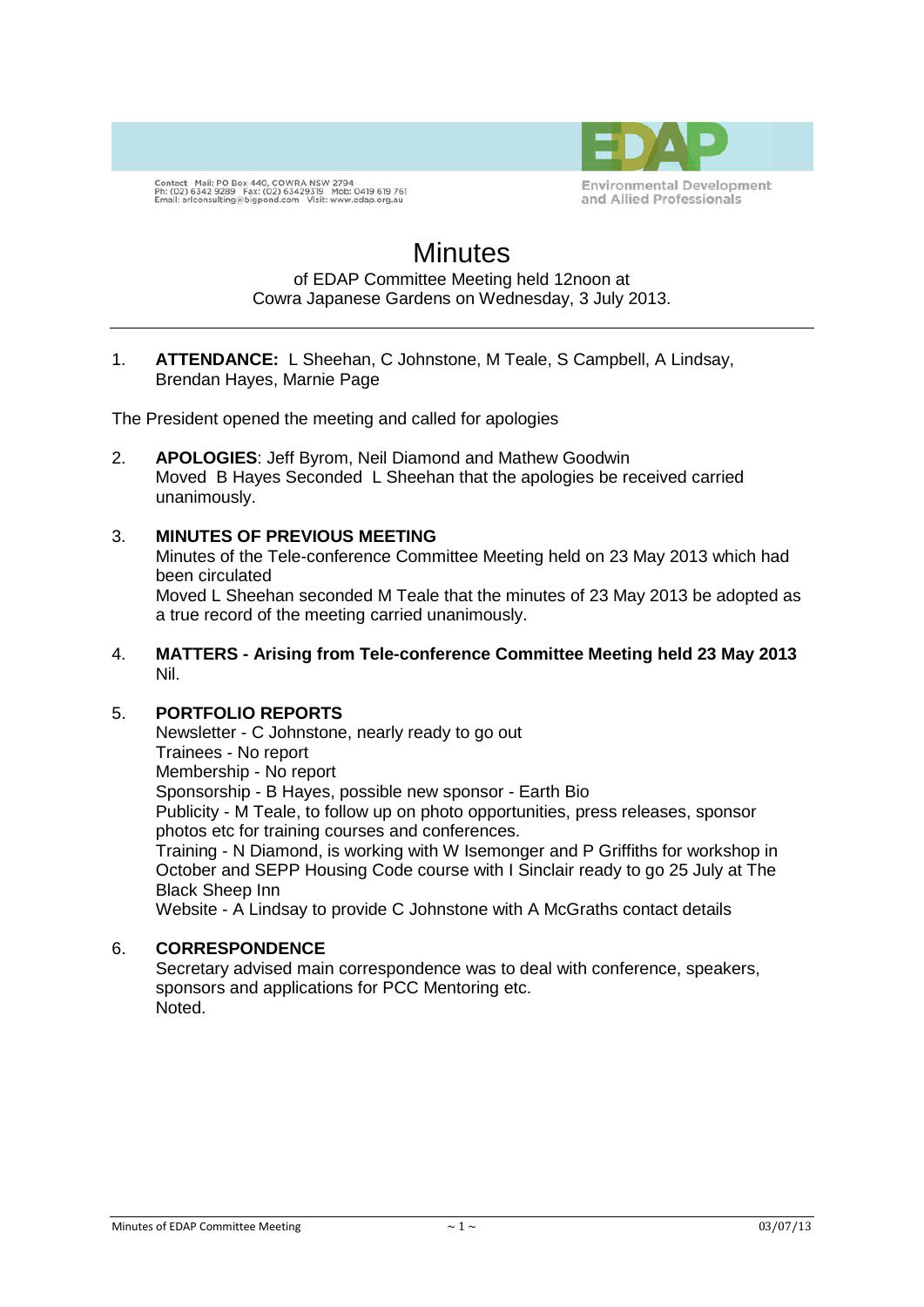# 7. **TREASURERS REPORT**

Treasurer tabled financial reports for:

- Planning for Non Planners Course held at Borrodell
- Lightning Ridge Conference
- Financial statement for period 1 February to 30 June 2013 *Balance at 30 June 2013 Working Account \$5,418.02 Investments IBD Balance \$25,000.00 Total Assets \$30,418.02*

Moved A Lindsay seconded M Teale that the treasurers three reports be received carried unaminously

#### 8. **2014 COWRA CONFERENCE**

- L Sheehan reported on the following preliminary arrangements:
	- Dates set for Wednesday, 30 April to Friday, 2 May 2014
	- **Wednesday function The Mill**
	- Conference Venue Cowra Civic Centre
	- Conference Dinner Cowra Services Club
	- Tour of Inspection POW site
	- Thursday pm there is a proposed NRM Water and Energy Efficiency Conference being held at Cowra Showground by CSC and could integrate into program
		- Friday boxed lunch and tour of Japanese Gardens in the afternoon
- M Goodwin has provided some thoughts on the success of the Lightning Ridge Conference and these will be circulated by the secretary to develop into Aims and Objectives of the EDAP Conference(See attachment)
- M Page advised that EHA would be interested in co hosting a conference with EDAP further information required. S Campbell thought the 2015 PCC could be a good venue for such a combined conference.
- The Cowra Conference theme to be developed and delegates requirements in regard to T Shirts, hats etc and C Johnstone will seek feedback via the newsletter.
- The core speakers DOP, AIBS, BPB, DEPA, NSW Health, Mentoring Program.

Moved L Sheehan Seconded M Teale that the 2014 Cowra Conference preliminary arrangements be accepted.

#### 9. **MENTORING PROGRAM**

Two applications have been received from Francois van der Berg and Scott Brakenridge although Scotts is for next year so still one vacancy available Claire will add in newsletter.

Moved B Hayes seconded C Johnstone that the applications be approved carried unaminously.

## 10. **GENERAL BUSINESS**

Nil

# **Date and venue next meeting**

To be decided

Meeting closed 1.00pm